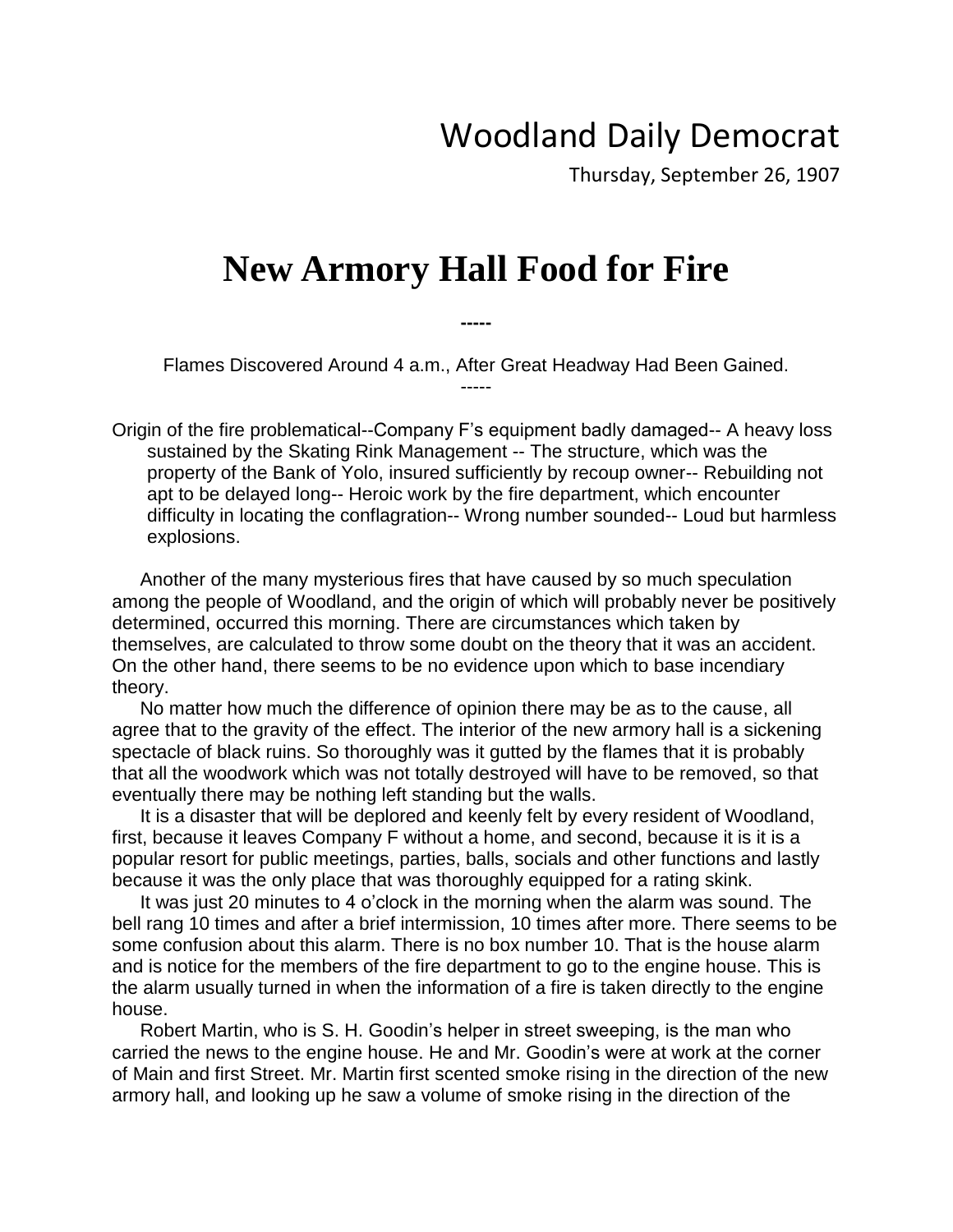armory, and reflection of the fire against the skies. About the same time Stephen Dole employed in the bakery, came along on a bicycle in he too, noticed the fire and smoke. Some ladies who live near were awakened by the roar of the flames, but before they had determined what it was the alarm sounded. They saw the flames breaking through the last window south on the west wall, second floor, in a few minutes they seemed confined to that room. A gentleman who has a room at the Byrns confirm this theory. He looked at his watch and out of his window as soon as the alarm was sound, and he could see fire at but one window. However, before he could put his clothes on the smoke was pouring out of the two windows to the north.

A man at the College livery stable saw a light on the second floor of the west wing sometime after midnight, but he thought someone was there and paid no particular attention to it. The bakers at work in the Woodland bakery also noticed a light after midnight, and when they went back to the Alley a little later while the light had disappeared. At 3 o'clock this morning, the hour when they quit work, they saw no indication of a fire. Twenty minutes before the alarm was turned in Night Watchman Clary traveled the full length of the alley which runs by the north end of the building and saw no light.

Workmen were in the main hall Wednesday preparing the floor for skating, but as the fire did not start in that part of the building it is necessary to look somewhere else for a probable cause. Captain Lee and Quartermaster Sergeant Lewis were in the office Wednesday evening until 9:30 o'clock. They were engaged in addressing cards to members of the company, notifying them that the last target practice of the season would be held next Sunday. But the only light they used was the incandescent. They burned no matches. While they were at work Captain Lee expressed a desire to smoke, but neither he nor Sergeant Lewis had a match, and they made a fruitless search in the pockets of the uniforms in the room for one. Captain Lee did not light his pipe until he reached main street after their work was over. Before leaving the building they inspected the work done on the floor in the main hall, dusted the piano and closed the top and visited the various rooms in the west wing to see if everything was all right. They cut out the electric circuit at the front of the building, closed and locked the door, and the doors were still locked and the firefighters arrived.

There was some delay on the part of the fire engine in reaching the fire. H. J. Dinzler drove direct with the hose wagon and he says he told Stoker Young where it was, but Mr. Young says he misunderstood him and he drove down Court Street nearly to Fourth before he discovered his mistake. A coupling was made at the hydrant, corner of Lincoln Avenue and First Street, and the company soon had two streams of water playing on the flames.

In the meantime, the flames had enveloped the whole upper story of the west wing, burn through the floor and dropped into the rooms on the first floor. It had also run through the entrance of the gallery from the second floor, spread over the gallery all the way around the hall and climbed the truss work that supports the corrugated roof.

The plan of the building is two wings. The walls are brick and a story and a half in height. The east, or main wing was the public hall capable of sitting 2000 people on the main floor and in the gallery. The music stand was suspended in the center of the hall and on it was stationed the piano.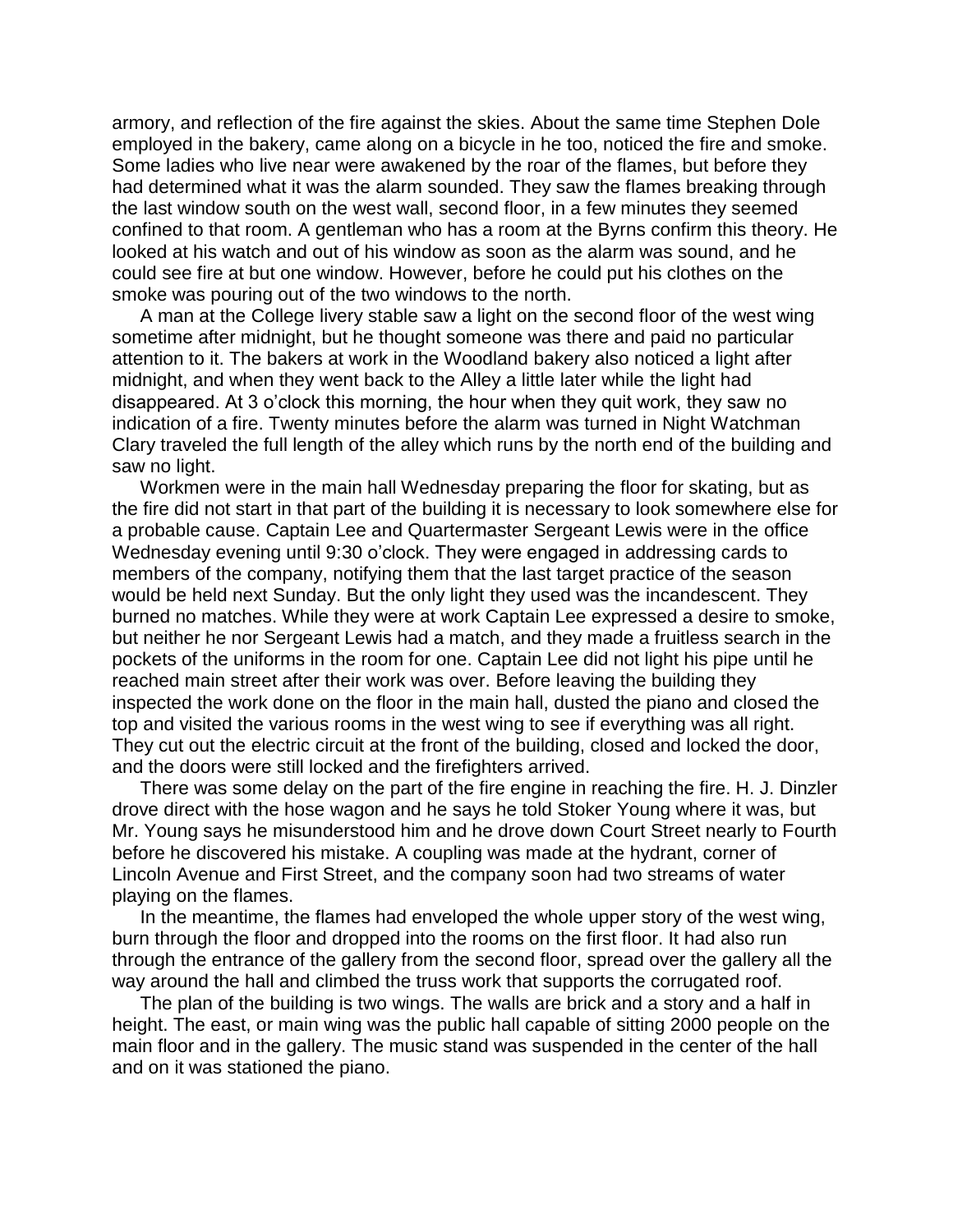The front entrance was broken open and a line of hose carried in. The fire was soon driven out of the main hall, but not until the galleries were particularly destroyed, the truss work was chard, the corrugated roof badly damaged and all the south end of the maple floor charred so that it would be useless.

Nearly all the seats in the main hall, and there were enough of them to go entirely around the hall were either burned or so badly damaged that they were useless. The new maple floor put down last winter by the company in order to fit the hall for a skating rink was so badly damaged it will probably be necessary to take it all up. It cost \$700 and was uninsured.

The West Wing had two floors on the second floor there was an office, the meeting room and to store rooms. The office was equipped with desks, tables, chairs, carpets, etc. The first floor was divided into the armory, ladies dressing room, gentleman's dressing room and a utility room. Everything on the second floor was destroyed, including the surplus of 20 dress uniforms, 160 blankets, 65 overcoats, 13 tents, 60 each of canteens, haversacks and blanket bags, and 11 new Krag-Jorgensen rifles that had never been used.

In the armory on the first floor the rifles in use were all in the rack and they were saved. The uniforms in use were also in lockers and they were saved but so badly drenched that some of them will be practically useless. About 5000 rounds of ammunition which was securely cased, were also saved but in some instances the cases were badly chard. Shortly after the fire company arrived the big crowds that had gathered were almost stampeded by a volley of explosions which continued for several seconds. These were loose blank cartridges and a lot of riot shells which, of course, were harmless. The field glasses used by Captain Lee at Sengirt, New Jersey and his elegant revolver which he prizes very highly, were also saved. In the rear room there were 200 skates in a rack, that belong to the company, and these were saved.

In making the attack on the fire in the west wing the firemen first threw a ladder up to the second floor windows and broke them in. They then carried the line of hose to one of these windows and two of the firemen stood in the fierce heat until the flames were driven out of the south rooms. A second line of hose, after it was taken out of the main hall was carried to the north window on the west side and the two waged a fierce contest until the flames were so far subdued that one line of hose could be carried up the stairway. That marked the passing of the danger point, and by 6 o'clock the flames were entirely extinguished. Fortunately, there was no wind, otherwise it would have been next to impossible to have prevented the spread of the fire and we might have been called upon to chronicle one of the greatest disasters in the history of Woodland.

The work of the Fireman was heroic and effective. From Chief Snavely all along the line every man performed his whole duty without thought of consequence to himself or the personal loss that might result. No man hesitated to obey an order, no matter what the risk incurred. The thought came to us as we saw some of the brave fellows scaling ladders and caring the hose into the face of the blistering heat jeopardizing limb and even life to save the property of others. How many people are there in Woodland who appreciate the services of the Fire ladies, especially those who receive no pay?

The building belonged to the bank of Yolo. It was constructed in 1895 by D. McPhee, and occupied the site of the old Hesperian College. It cost approximately \$9000 and it was built especially to accommodate Company F. It was insured for \$5000 in